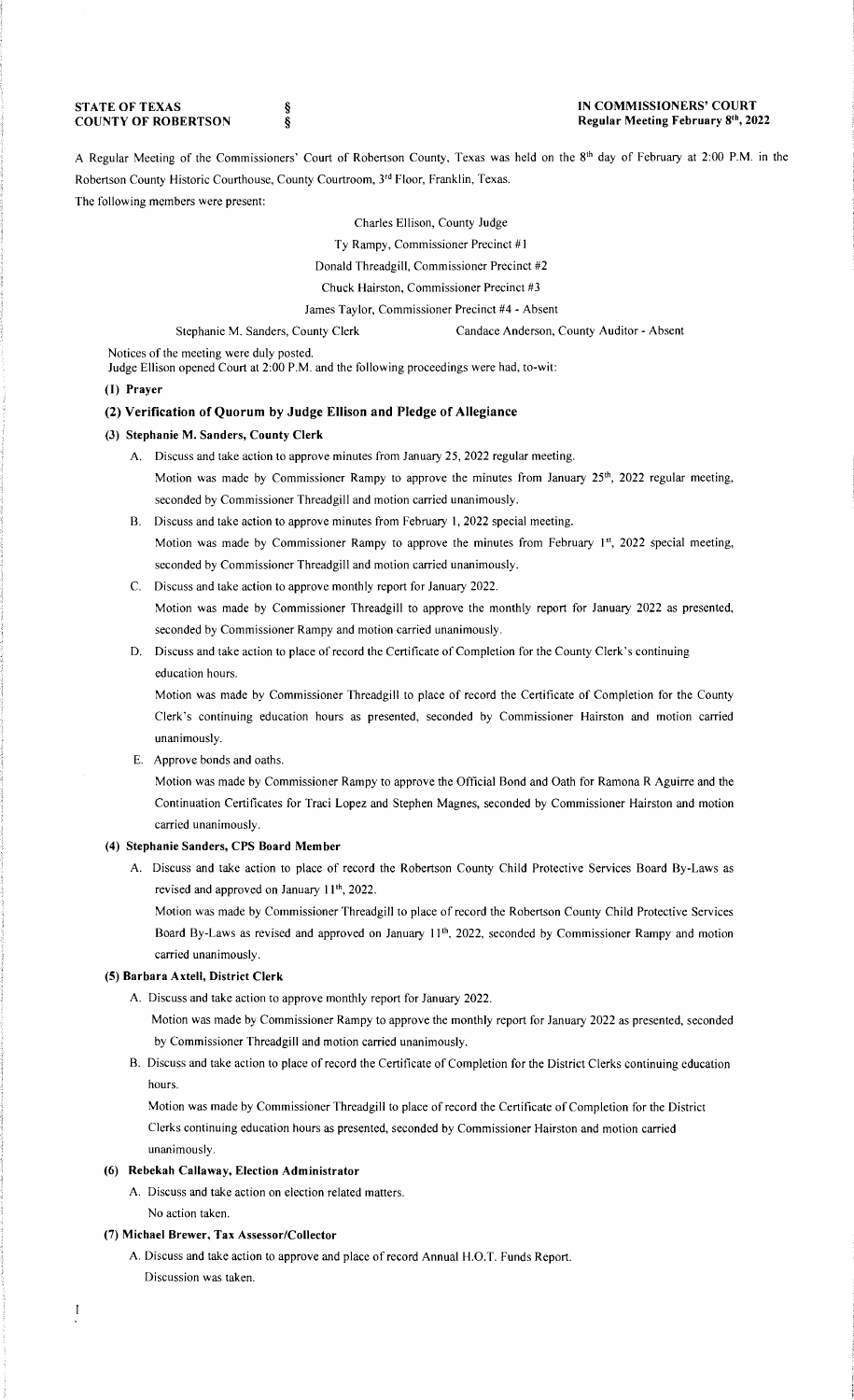### **(8) Jennifer Lopez, Juvenile Probation Department**

- A. Discuss and take action for approval by signed Resolution to apply for the Youth Victim Services Grant. Motion was made by Commissioner Threadgill to approve the Resolution to apply for the Youth Victim Services Grant, pending legal and authorize any signatures needed, seconded by Commissioner Rampy and motion carried unanimously.
- B. Discuss and take action for approval by signed Resolution to apply for the Youth Intervention Services Grant. Motion was made by Commissioner Threadgill to approve the Resolution to apply for the Youth Intervention Services Grant, pending legal and authorize any signatures needed, seconded by Commissioner Hairston and motion carried unanimously.

# **(9) Dee Dee Ferrell, 911 Addressing Coordinator**

A. Discuss and take action on naming a private road off Sandy Hill Lane in Precinct 3 - Addison Lane. Motion was made by Commissioner Hairston to approve the naming a private road off Sandy Hill Lane in Precinct 3 Addison Lane, seconded by Commissioner Threadgill and motion carried unanimously.

#### **(10) Erik Maiorano, Emergency Management Coordinator**

- A. Discuss and take action on EMC related matters.
- Discussion was taken.
- B. Discussion and possible action on COVID-19 related matters and any other issues. Discussion was taken.
- C. Discussion and possible action on utilization of First Net wireless phones and hot spot. Table.
- D. Discussion and possible action on phones for EOC.

## Table.

#### **(11) Charles Paker, Designated Representative/Maintenance**

A. Discuss and take action on maintenance related matters.

Motion was made by Commissioner Threadgill to approve the invoice to E Squared Fire Protection LLC in the amount of \$10,775.00 to be paid out of contingency, seconded by Commissioner Rampy and motion carried unanimously.

#### **(12) Sheriffs Office**

A. Discuss and take action to approve and place of record Sheriffs Office Annual Racial Profiling & Jail Activity Report.

Motion was made by Commissioner Threadgill to approve and place of record the Sheriffs Office Annual Racial Profiling & Jail Activity Report as presented, seconded by Commissioner Rampy and motion carried unanimously.

B. Discuss and take action on request for approval for out of state travel for Sheriff Gerald Yezak to attend the Western States Sheriffs Association Training Conference in Reno, Nevada with funds taken from Asset Forfeiture Fund. Motion was made by Commissioner Threadgill to approve Sheriff Gerald Yezak to attend the Western States Sheriff's Association Training Conference in Reno, Nevada with funds taken from Asset Forfeiture Fund, seconded by Commissioner Rampy and motion carried unanimously.

## **(13) Craig Leath, Constable Precinct 1**

A. Discuss and take action to approve and place of record 2021 Racial Profiling Report for Constable Precinct I. Motion was made by Commissioner Threadgill to approve and place of record the 2021 Racial Profiling Report for Constable Precinct **1,** seconded by Commissioner Rampy and motion carried unanimously.

#### **(14) Craig Boyett, Constable Precinct 2**

A. Discuss and take action to approve and place of record 2021 Racial Profiling Report for Constable Precinct 2. Motion was made by Commissioner Threadgill to approve and place of record the 2021 Racial Profiling Report for Constable Precinct 2, seconded by Commissioner Rampy and motion carried unanimously.

#### **(15) Danny Williamson, Constable Precinct 3**

A. Discuss and take action to approve and place of record 2021 Racial Profiling Report for Constable Precinct 3. Motion was made by Commissioner Hairston to approve and place of record the 2021 Racial Profiling Report for Constable Precinct 3, seconded by Commissioner Rampy and motion carried unanimously.

## **(16) Chuck Hairston, Commissioner Precinct 3**

- A. Discussion and possible action on presentation by TJ Frank for approval/rejection on proposed/final residential subdivision plat- Discovery Lane Estates in Precinct 3, Robertson County, Texas.
	- Motion was made by Commissioner Hairston to approve the final residential subdivision plat Discovery Lane Estates in Precinct 2 & 3 and authorize the Judge to sign, seconded by Commissioner Threadgill and motion carried unanimously.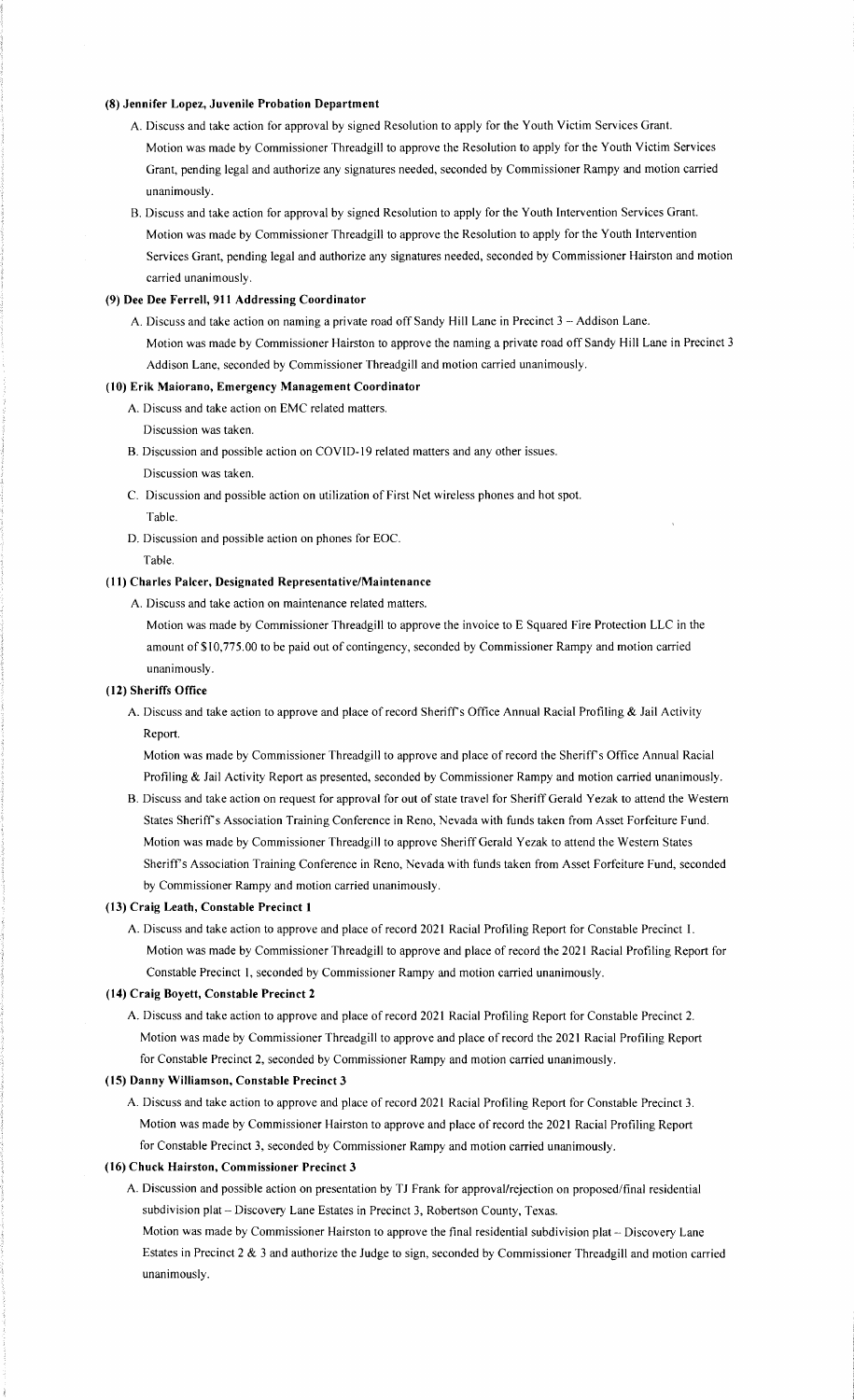#### **(17) Charles L. Ellison, County Judge**

- A. Discuss any budget related matters or county business. Discussion was taken.
- B. Discussion and possible action on new Sheriff's Office & Jail, construction related matters and any other issues. Discussion was taken.
- C. Discussion and possible action on Courthouse Security related matters and any other issues. No action taken.
- D. Discuss and take action to place of record Robertson County Extended Disaster Declaration COVID-19 through February 25th, 2022.

Motion was made by Commissioner Threadgill to place of record the Robertson County Extended Disaster Declaration COVID-19 through February 25<sup>th</sup>, 2022, seconded by Commissioner Rampy and motion carried unanimously.

E. Discuss and take action to place of record Robertson County Extended Disaster Declaration - severe storms and heavy rain beginning May 17, 2021 through March 4, 2022.

Motion was made by Commissioner Rampy to place of record the Robertson County Extended Disaster Declaration - severe storms and heavy rain beginning May 17<sup>th</sup>, 2021 through March 4<sup>th</sup>, 2022, seconded by Commissioner Hairston and motion carried unanimously.

F. Discuss and take action to place of record Robertson County Extended Disaster Declaration - winter weather conditions through March 4<sup>th</sup>, 2022.

Motion was made by Commissioner Threadgill to place of record Robertson County Extended Disaster Declaration - winter weather conditions through March  $4<sup>th</sup>$ , 2022, seconded by Commissioner Rampy and motion carried unanimously.

- G. Discuss and take action to place of record FY2021 Annual Audit for **MHMR** Authority of Brazos Valley. Motion was made by Commissioner Threadgill to place of record FY2021 Annual Audit for MHMR Authority of Brazos Valley, seconded by Commissioner Rampy and motion carried unanimously.
- H. Discuss and take action on adopting an Order Authorizing Texas Independence Day Fireworks Sales. Motion was made by Commissioner Threadgill to adopt the Order Authorizing Texas Independence Day Fireworks Sales and authorize the Judge to sign, seconded by Commissioner Rampy and motion carried unanimously.
- I. Discuss and take action on County Bum Ban. No action taken.

# **(18) Candy Anderson, County Auditor**

- A. Discuss and take action on approving budget adjustments and/or amendments, credit applications and/or lease Purchase agreements, and/or cell phone allowance agreements. No action taken.
- B. Settlement of Accounts: Discussion, consideration and possible action to settle and pay all accounts against the county as per Texas Local Government Code Section 115.021 Motion was made by Commissioner Threadgill to approve the reimbursement to Michael Hoyt in the amount of

\$ I 19.30 for the equipment purchased to relocate the antenna on the Courthouse roof, seconded by Commissioner Rampy and motion carried unanimously.

Motion was made by Commissioner Rampy to approve the accounts payable invoice in the amount of \$1,199,190.93, seconded by Commissioner Hairston and motion carried unanimously.

- C. Discuss and take action to begin our annual audit on March 7<sup>th</sup>, 2022 and approval of audit firm. Motion was made by Commissioner Threadgill to allow Candance Anderson to begin the annual audit process on March 7th, 2022 and approve Pattillo, Brown and Hill as the audit firm, seconded by Commissioner Rampy and motion carried unanimously.
- D. Discuss and take action filing monthly report.

Motion was made by Commissioner Threadgill to approve the monthly reports for October and November 2021 as presented, seconded by Commissioner Rampy and motion carried unanimously.

# **(19) Executive Session**

A. Closed meeting (Executive Session) pursuant to Section §551.071 of the Texas Government Code - Consultation with Attorney

Discussion with attorney regarding a matter in which the duty of the attorney to the governmental body under the Texas Disciplinary Rules of Professional Conduct of the State Bar of Texas conflicts with Texas Government